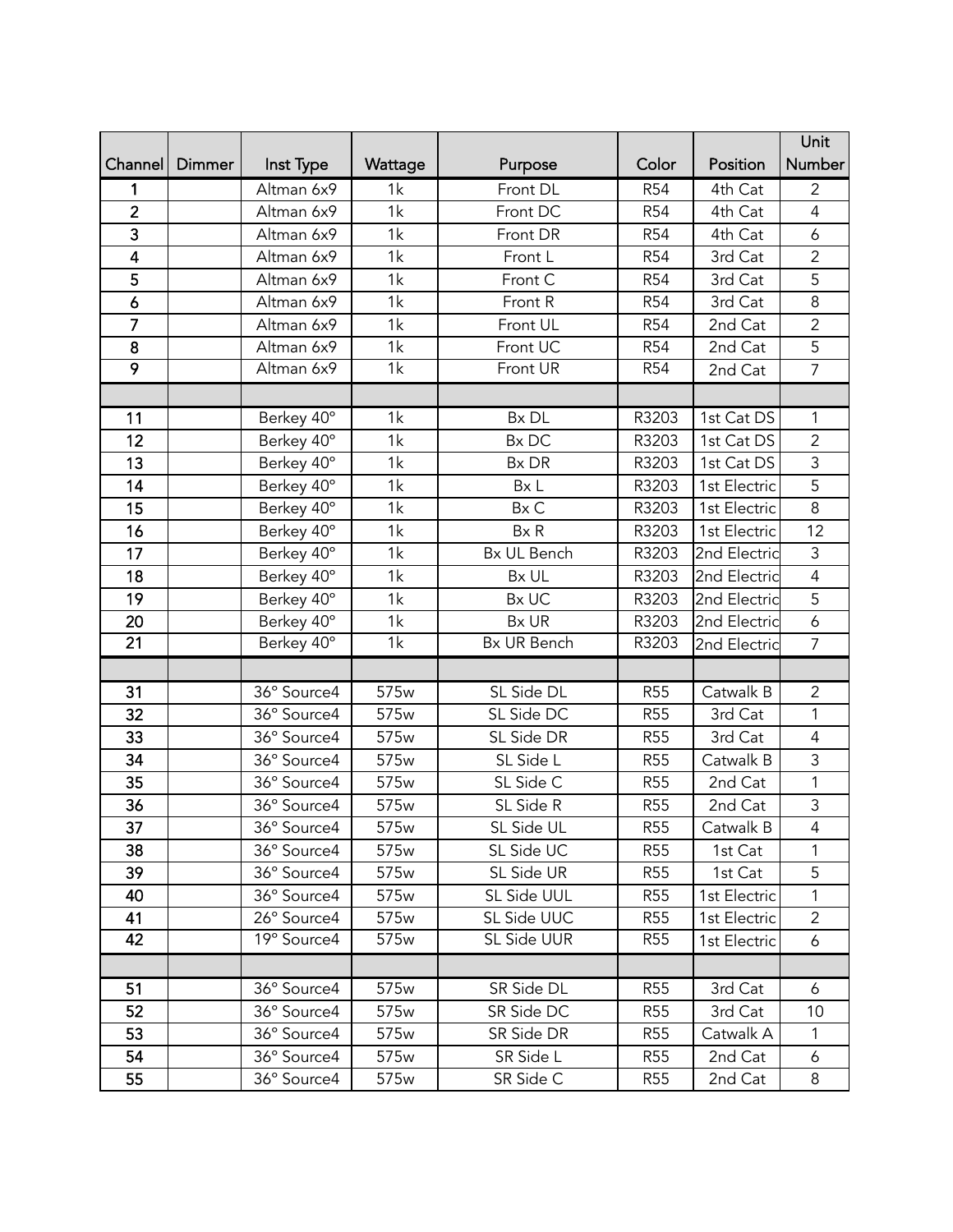| 56  | 36° Source4   | 575w             | SR Side R                 | <b>R55</b>       | Catwalk A      | $\overline{2}$ |
|-----|---------------|------------------|---------------------------|------------------|----------------|----------------|
| 57  | 36° Source4   | 575w             | SR Side UL                | <b>R55</b>       | 1st Cat        | $\overline{7}$ |
| 58  | 36° Source4   | 575w             | SR Side UC                | <b>R55</b>       | 1st Cat        | 10             |
| 59  | 36° Source4   | 575w             | SR Side UR                | <b>R55</b>       | Catwalk A      | $\overline{3}$ |
| 60  | 19° Source4   | 575w             | SR Side UUL               | <b>R55</b>       | 1st Electric   | 11             |
| 61  | 26° Source4   | 575w             | SR Side UUC               | <b>R55</b>       | 1st Electric   | 14             |
| 62  | $36°$ Source4 | 575w             | SR Side UUR               | <b>R55</b>       | 1st Electric   | 15             |
|     |               |                  |                           |                  |                |                |
| 71  | Altman 6x9    | 1k               | SL Lo Side DS             | N/C              | SL Torm        | $\overline{2}$ |
| 72  | Altman 6x9    | 1k               | SL LoSide MS              | N/C              | SL Torm        | $\mathbf{1}$   |
| 73  | Altman 6x9    | 1k               | SL Lo Side US             | N/C              | SL Boom        | $\overline{2}$ |
| 74  | Altman 6x9    | 1k               | SL Lo Side UUS            | N/C              | SL Boom        | 1              |
| 75  | Altman 6x9    | 1k               | SR Lo Side DS             | $N/\overline{C}$ | SR Torm        | $\overline{2}$ |
| 76  | Altman 6x9    | 1k               | SR Lo Side MS             | N/C              | <b>SR</b> Torm | 1              |
| 77  | Altman 6x9    | 1k               | SR Lo Side US             | N/C              | SR Boom        | $\overline{2}$ |
| 78  | Altman 6x9    | 1k               | SR Lo Side UUS            | N/C              | SR Boom        | $\mathbf{1}$   |
|     |               |                  |                           |                  |                |                |
| 91  | Berkey 40°    | 1k               | PT Office SL Front        | N/C              | 3rd Cat DS     | 1              |
| 92  | Berkey 40°    | 1k               | PT Office SL Bx           | R3202            | 2nd Cat DS     | $\mathbf{1}$   |
| 93  | Berkey 40°    | 1k               | PT Office SR Front        | N/C              | 3rd Cat DS     | $\mathsf 3$    |
| 94  | Berkey 40°    | 1k               | PT Office SR Bx           | R3202            | 2nd Cat DS     | $\overline{7}$ |
| 95  | Berkey 40°    | 1k               | PT Office L Bx            | <b>R87</b>       | 2nd Cat DS     | $\mathsf 3$    |
| 96  | Berkey 40°    | 1k               | PT Office C Bx            | <b>R87</b>       | 2nd Cat DS     | $\overline{4}$ |
| 97  | Berkey 40°    | 1k               | PT Office R Bx            | <b>R87</b>       | 2nd Cat DS     | 6              |
| 98  | Altman 6x9    | 1k               | PT Office SL Front 'Hall' | N/C              |                |                |
| 99  | Altman 6x12   | $\overline{1k}$  | <b>BAND</b>               | 2@R132           | 1st Cat DS     |                |
|     |               |                  |                           |                  |                |                |
| 100 |               | <b>150w</b>      | <b>HOUSE LIGHTS</b>       | N/C              | <b>HOUSE</b>   |                |
|     |               |                  |                           |                  |                |                |
| 101 | Berkey 40°    | 1k               | House SL Front            | N/C              | 1st Cat        | $\mathfrak{Z}$ |
| 102 | Berkey 40°    | 1k               | House SL Bx               | <b>R87</b>       | 1st Electric   | $\overline{4}$ |
| 103 | Berkey 40°    | 1k               | House SR Front            | N/C              | 1st Cat        | 8              |
| 104 | Berkey 40°    | 1k               | House SR Bx               | R87              | 1st Electric   | 13             |
| 105 | Berkey 40°    | 1k               | House L/R Bx              | R3202            | 1st Electric   | $\overline{7}$ |
| 105 | Berkey 40°    | 1k               | House L/R Bx              | R3202            | 1st Electric   | 9              |
| 106 | Berkey 40°    | 1k               | House C Bx                | R3202            | 1st Electric   | 10             |
| 107 |               |                  |                           |                  |                |                |
|     |               |                  |                           |                  |                |                |
| 111 | 26° Source4   | 575 <sub>w</sub> | DL Pool                   | N/C              | 3rd Cat        | 3              |
| 112 | 26° Source4   | 575w             | DR Pool                   | N/C              | 3rd Cat        | $\overline{7}$ |
| 113 | 26° Source4   | 575w             | UL Pool                   | N/C              | 1st Cat        | $\overline{2}$ |
| 114 | 26° Source4   | 575 <sub>w</sub> | <b>UR Pool</b>            | N/C              | 1st Cat        | 9              |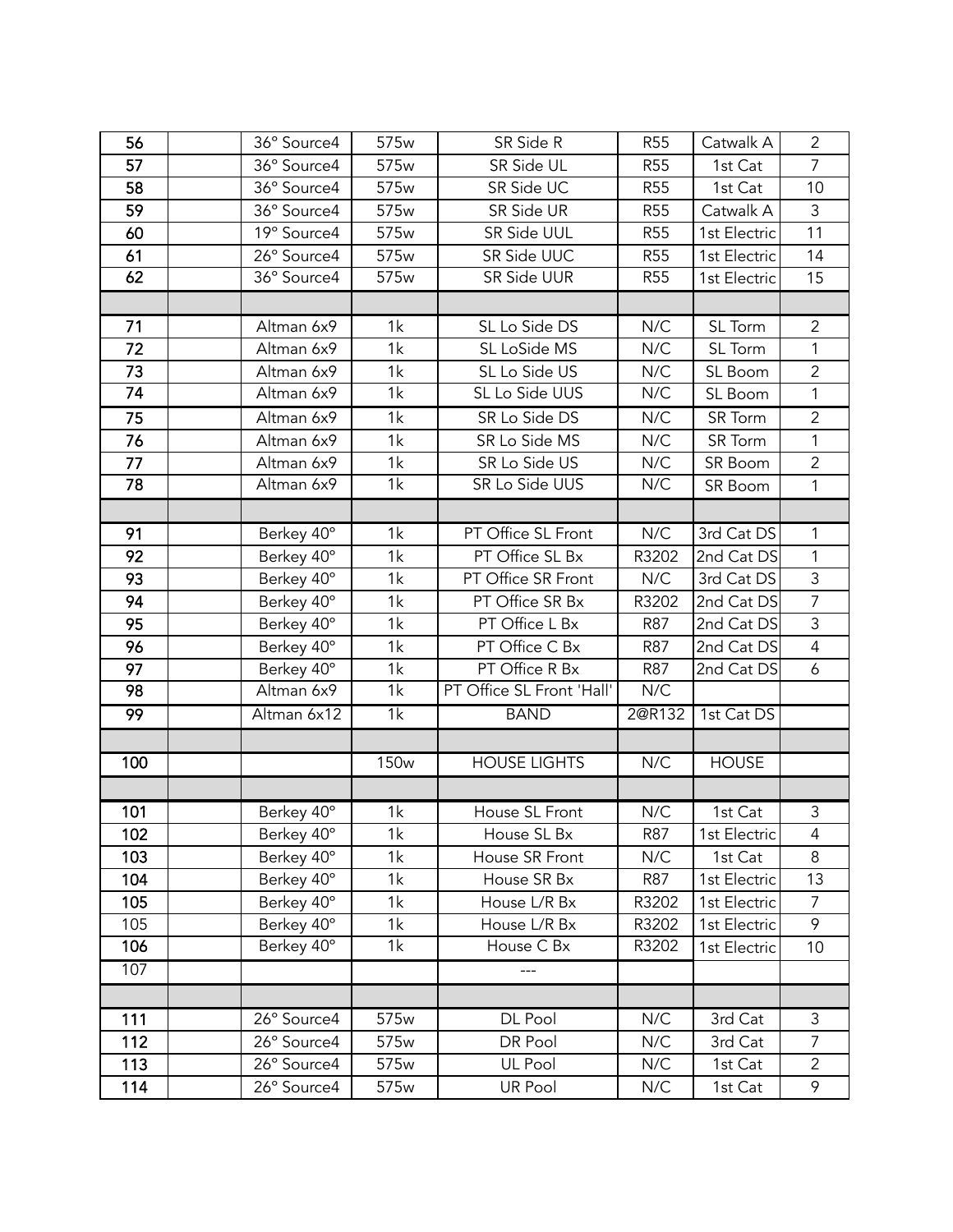| 115              | 36° Source4 | 575w             | CC Pool                | N/C | 2nd Cat          | $\overline{4}$   |
|------------------|-------------|------------------|------------------------|-----|------------------|------------------|
| 116              | Altman 6x9  | 1k               | Shaft Front            | N/C | 3rd Cat          | 9                |
| 117              | 36° Source4 | 575 <sub>w</sub> | Shaft Bx               | N/C | 1st Electric     | $\mathfrak{Z}$   |
| 118              | 36° Source4 | 575 <sub>w</sub> | Shaft Top              | N/C | 1st Cat          | $\overline{4}$   |
| 119              | 36° Source4 | 575w             | Shaft Bx               | N/C | 2nd Electric     | 1                |
| 120              | 36° Source4 | 575w             | C Alley Lo Front-Score | N/C | 4th Cat          | 3                |
| 121              | 36° Source4 | 575w             | C Alley Front          | N/C | 5th Cat          | $\mathbf 1$      |
| 122              | 36° Source4 | 575w             | C Alley Front US       | N/C | 3rd Cat DS       | $\overline{2}$   |
| 123              | 36° Source4 | 575w             | C Alley Bx             | N/C | 1st Cat          | $\boldsymbol{6}$ |
|                  |             |                  |                        |     |                  |                  |
| 131              | Altman 6x9  | 1k               | ice                    | N/C | Catwalk B        | 1                |
| 132              | Altman 6x9  | 1k               | ice                    | N/C | 4th Cat          | 5                |
| 133              | Berkey 40°  | 1k               | injury                 | N/C | 2nd Cat DS       | $\overline{c}$   |
| 134              | Berkey 40°  | 1k               | injury                 | N/C | 2nd Cat DS       | 5                |
|                  |             |                  |                        |     |                  |                  |
| 200              | 2@ Scoop    | 500 <sub>w</sub> | <b>WORKS</b>           | N/C |                  |                  |
|                  |             |                  |                        |     |                  |                  |
| 201              | 19° Source4 | 575w             | I-Cue UL               | N/C | 2nd Electric     | $\overline{2}$   |
| $\overline{202}$ | 19° Source4 | 575w             | I-Cue UR               | N/C | 2nd Electric     | 8                |
|                  |             |                  |                        |     |                  |                  |
| 205              | E-Spot LED  |                  | Mover DR               | N/C |                  |                  |
| 206              | E-Spot LED  |                  | Mover DL               | N/C |                  |                  |
| 207              | E-Spot LED  |                  | Mover UL               | N/C |                  |                  |
|                  |             |                  |                        |     |                  |                  |
| 211              | K9 Pup 45°  |                  | Pup DL                 | N/C | 4th Cat          | 1                |
| 212              | K9 Pup 45°  |                  | Pup DR                 | N/C | 4th Cat          | $\overline{7}$   |
| 213              | K9 Pup 45°  |                  | Pup UL                 | N/C | Catwalk B        | $\overline{5}$   |
| 214              | K9 Pup 45°  |                  | Pup UR                 | N/C | Catwalk A        | $\overline{4}$   |
| 215              | K9 Pup 25°  |                  | Pup Floor L            | N/C | SL Boom          | 3                |
| 216              | K9 Pup 25°  |                  | Pup Floor R            | N/C | SR Boom          | $\overline{3}$   |
| 217              | K9 Pup 45°  |                  | Pup UpFloor L          | N/C | USL Floor        | 1                |
| 218              | K9 Pup 45°  |                  | Pup UpFloor R          | N/C | <b>USR Floor</b> | 1                |
|                  |             |                  |                        |     |                  |                  |
| 221              | 6@ Clip/A   | 100 <sub>w</sub> | Stadium Lights SL      | N/C |                  |                  |
| 222              | 6@ Clip/A   | 100 <sub>w</sub> | Stadium Lights SL      | N/C |                  |                  |
| 223              | 6@ Clip/A   | 100 <sub>w</sub> | Stadium Lights SL      | N/C |                  |                  |
| 224              | 6@ Clip/A   | 100 <sub>w</sub> | Stadium Lights SR      | N/C |                  |                  |
| 225              | 6@ Clip/A   | 100 <sub>w</sub> | Stadium Lights SR      | N/C |                  |                  |
| 226              | 6@ Clip/A   | 100 <sub>w</sub> | Stadium Lights SR      | N/C |                  |                  |